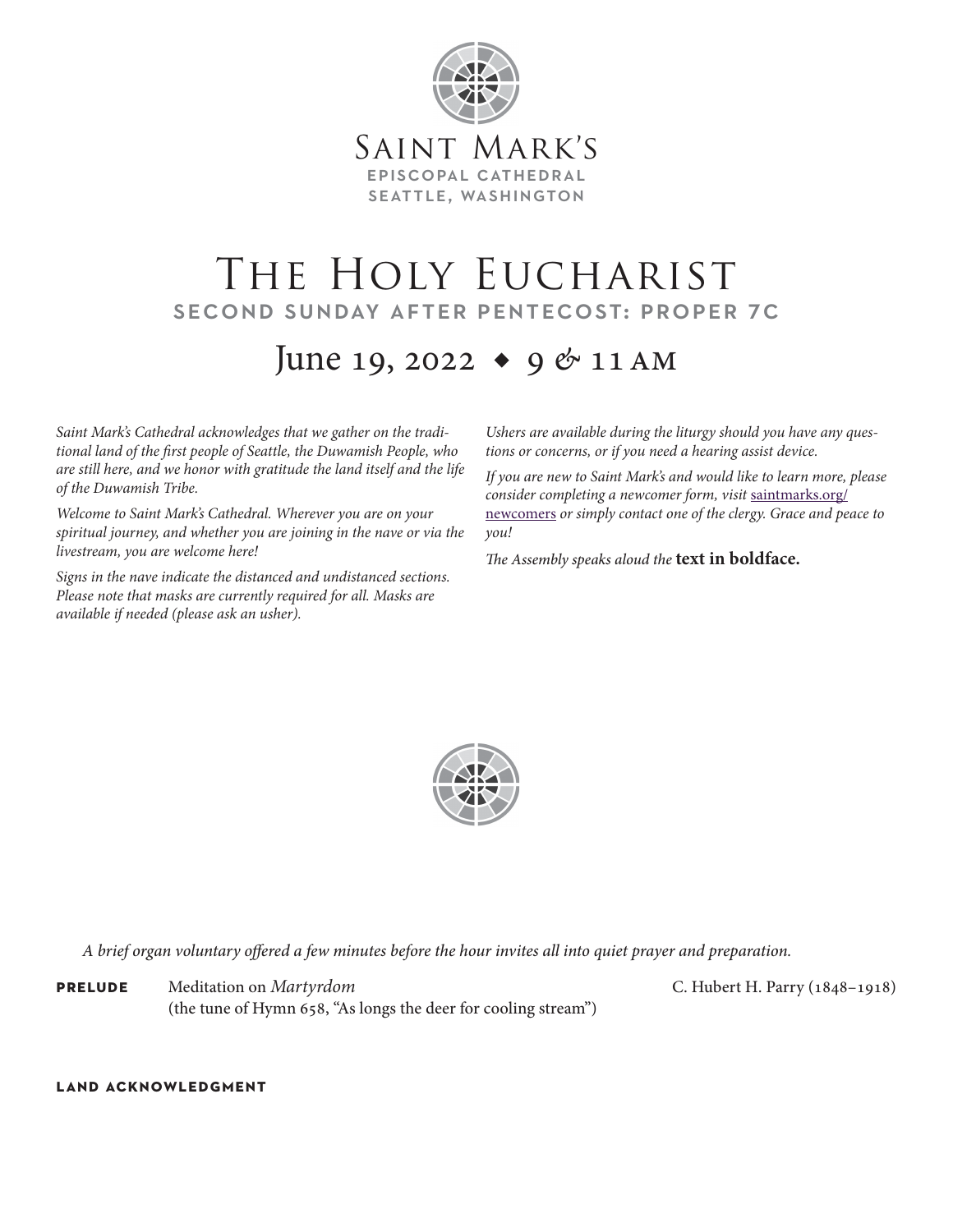# THE ENTRANCE RITE

*All stand, as able.*

## **hymn 529** *In Christ there is no East or West* ◆ *The Hymnal 1982* **the example 1982** TUNE: *McKee*



**opening acclamation** *Enriching Our Worship 1,* p. 50

Blessed be the one, holy, and living God. **Glory to God for ever and ever.**

**collect for purity** *The Book of Common Prayer,* p. 355

ALMIGHTY GOD, to you all hearts are open, all desires known, and from you no secrets are hid: Cleanse<br>the thoughts of our hearts by the inspiration of your Holy Spirit, that we may perfectly love you, and worthily magnify your holy Name; through Christ our Lord. **Amen.**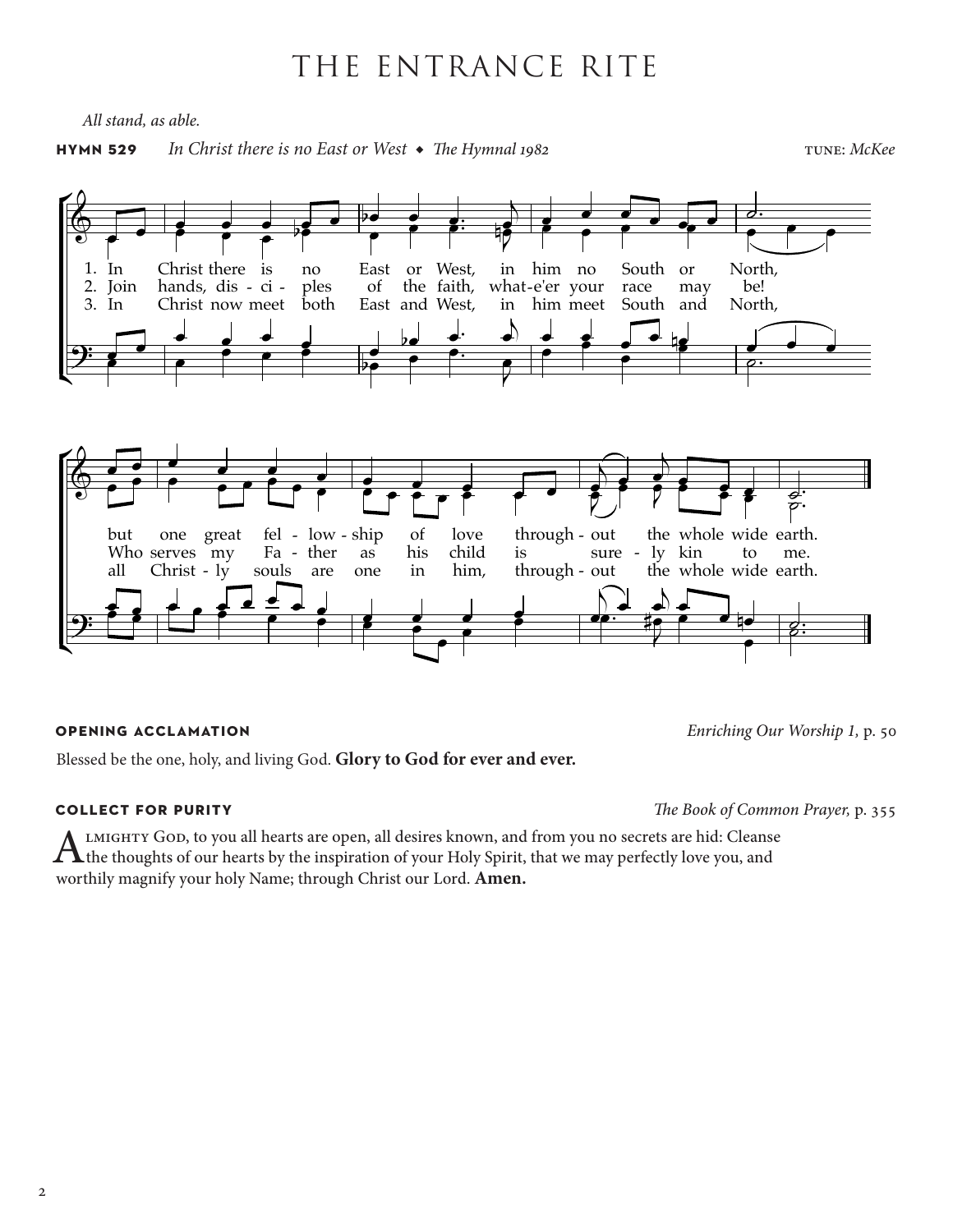

words & Music: African-American spiritual, public domain.

## **collect of the day** *Proper 7 The Book of Common Prayer,* p. 230

God be with you. **And also with you.** Let us pray.

O LORD, make us have perpetual love and reverence for your holy Name, for you never fail to help and govern those whom you have set upon the sure foundation of your loving-kindness; through Jesus Christ our Lord, who lives and reigns with you and the Holy Spirit, one God, for ever and ever. **Amen.**

## **a collect for juneteenth** from *Union of Black Episcopalians*

TOLY AND RIGHTEOUS GOD, you created us in your image. Grant us grace to contend fearlessly against evil and to make no peace with oppression. Help us, like those of generations before us, resist the evil of slavery and human bondage in any form and any manner of oppression. Help us to use our freedoms to bring justice among people and nations everywhere, to the glory of your Holy name through Jesus Christ our Lord. **Amen.**

*Please be seated for the readings.*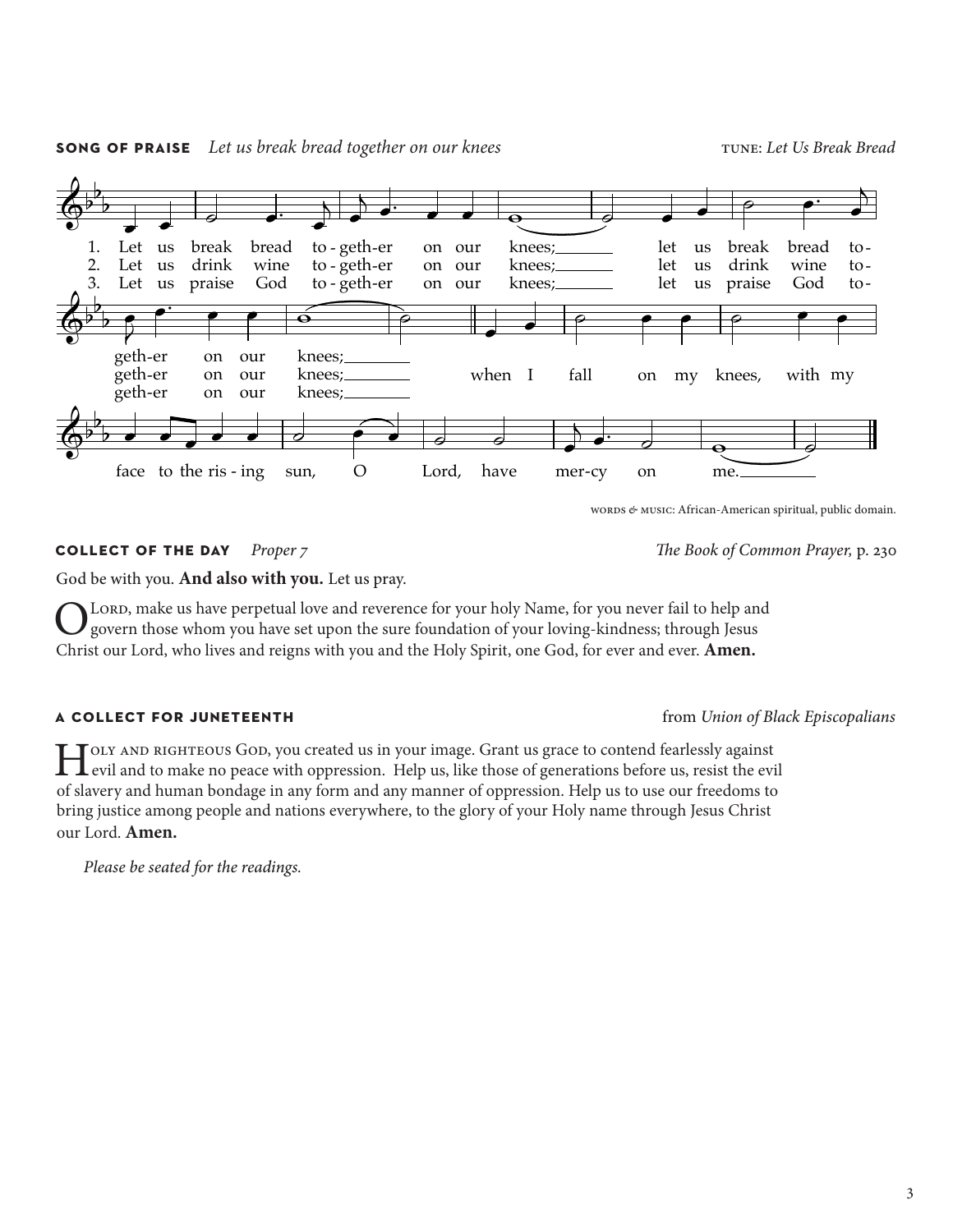# THE LITURGY OF THE WORD

### **reading** *1 Kings 19:1-15a*

A HAB told Jezebel all that Elijah had done, and how he had killed all the prophets with the sword. Then Jezebel sent a messenger to Elijah, saying, "So may the gods do to me, and more also, if I do not make your life like the life of one of them by this time tomorrow." Then he was afraid; he got up and fled for his life, and came to Beer-sheba, which belongs to Judah; he left his servant there.

But he himself went a day's journey into the wilderness, and came and sat down under a solitary broom tree. He asked that he might die: "It is enough; now, O LORD, take away my life, for I am no better than my ancestors." Then he lay down under the broom tree and fell asleep. Suddenly an angel touched him and said to him, "Get up and eat." He looked, and there at his head was a cake baked on hot stones, and a jar of water. He ate and drank, and lay down again. The angel of the LORD came a second time, touched him, and said, "Get up and eat, otherwise the journey will be too much for you." He got up, and ate and drank; then he went in the strength of that food forty days and forty nights to Horeb the mount of God. At that place he came to a cave, and spent the night there.

Then the word of the LORD came to him, saying, "What are you doing here, Elijah?" He answered, "I have been very zealous for the

Lord, the God of hosts; for the Israelites have forsaken your covenant, thrown down your altars, and killed your prophets with the sword. I alone am left, and they are seeking my life, to take it away."

He said, "Go out and stand on the mountain before the LORD, for the LORD is about to pass by." Now there was a great wind, so strong that it was splitting mountains and breaking rocks in pieces before the LORD, but the LORD was not in the wind; and after the wind an earthquake, but the LORD was not in the earthquake; and after the earthquake a fire, but the LORD was not in the fire; and after the fire a sound of sheer silence. When Elijah heard it, he wrapped his face in his mantle and went out and stood at the entrance of the cave. Then there came a voice to him that said, "What are you doing here, Elijah?" He answered, "I have been very zealous for the LORD, the God of hosts; for the Israelites have forsaken your covenant, thrown down your altars, and killed your prophets with the sword. I alone am left, and they are seeking my life, to take it away." Then the LORD said to him, "Go, return on your way to the wilderness of Damascus."

Hear what the Spirit is saying to God's people. **Thanks be to God.**

**PSALM** *Psalm 43* ◆ *Judica me, Deus* Plainsong, Tone 7.3





Give judgment for me, O God, and defend my cause against an ungodly people; deliver me from the deceitful and the wicked. For you are the God of my strength; why have you put me from you? and why do I go so heavily while the enemy oppresses me? **ANTIPHON**

Send out your light and your truth, that they may lead me, and bring me to your holy hill and to your dwelling; That I may go to the altar of God, to the God of my joy and gladness; and on the harp I will give thanks to you, O God my God. **ANTIPHON**

Why are you so full of heaviness, O my soul? and why are you so disquieted within me? Put your trust in God; for I will yet give thanks to him, who is the help of my countenance, and my God. **ANTIPHON**

### **reading** *Galatians 3:23-29*

Tow before faith came, we were imprisoned and guarded under the law until faith would be revealed. Therefore the law was our disciplinarian until Christ came, so that we might be justified by faith. But now that faith has come, we are no longer subject to a disciplinarian, for in Christ Jesus you are all children of God through faith. As many of you as were baptized into Christ have

clothed yourselves with Christ. There is no longer Jew or Greek, there is no longer slave or free, there is no longer male and female; for all of you are one in Christ Jesus. And if you belong to Christ, then you are Abraham's offspring, heirs according to the promise.

Hear what the Spirit is saying to God's people. **Thanks be to God.**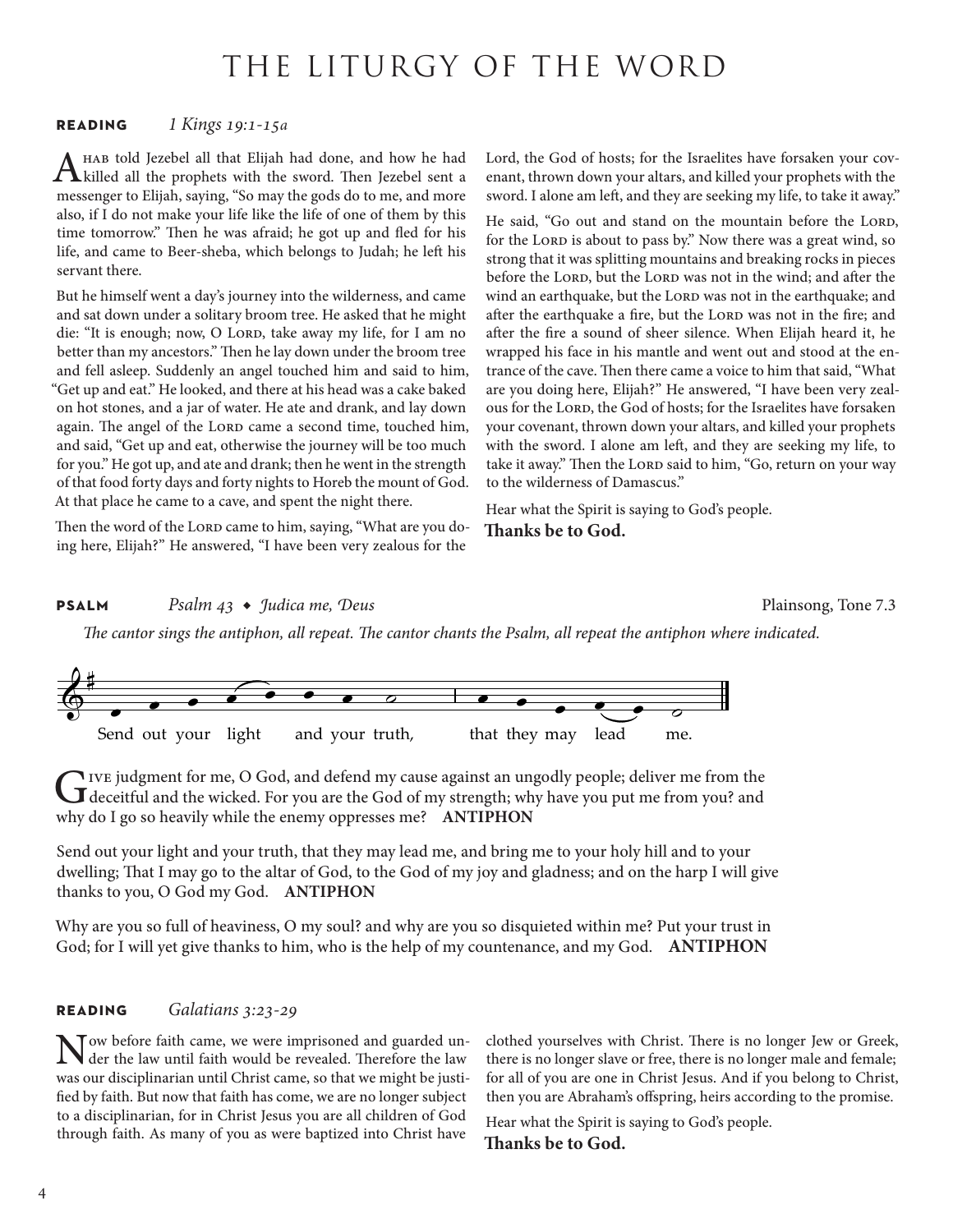**hymn 658** *As longs the deer for cooling streams* **the strategies of the strategies of the strategies of the strategies of the strategies of the strategies of the strategies of the strategies of the strategies of the stra** 



### **the holy gospel** *Luke 8:26-39*

The Holy Gospel of our Lord Jesus Christ according to Luke. **Glory to you, Lord Christ.**

J esus and his disciples arrived at the country of the Gerasenes, which is opposite Galilee. As he stepped out on land, a man of the city who had demons met him. For a long time he had worn no clothes, and he did not live in a house but in the tombs. When he saw Jesus, he fell down before him and shouted at the top of his voice, "What have you to do with me, Jesus, Son of the Most High God? I beg you, do not torment me"—for Jesus had commanded the unclean spirit to come out of the man. (For many times it had seized him; he was kept under guard and bound with chains and shackles, but he would break the bonds and be driven by the demon

into the wilds.) Jesus then asked him, "What is your name?" He said, "Legion"; for many demons had entered him. They begged him not to order them to go back into the abyss.

Now there on the hillside a large herd of swine was feeding; and the demons begged Jesus to let them enter these. So he gave them permission. Then the demons came out of the man and entered the swine, and the herd rushed down the steep bank into the lake and was drowned.

When the swineherds saw what had happened, they ran off and told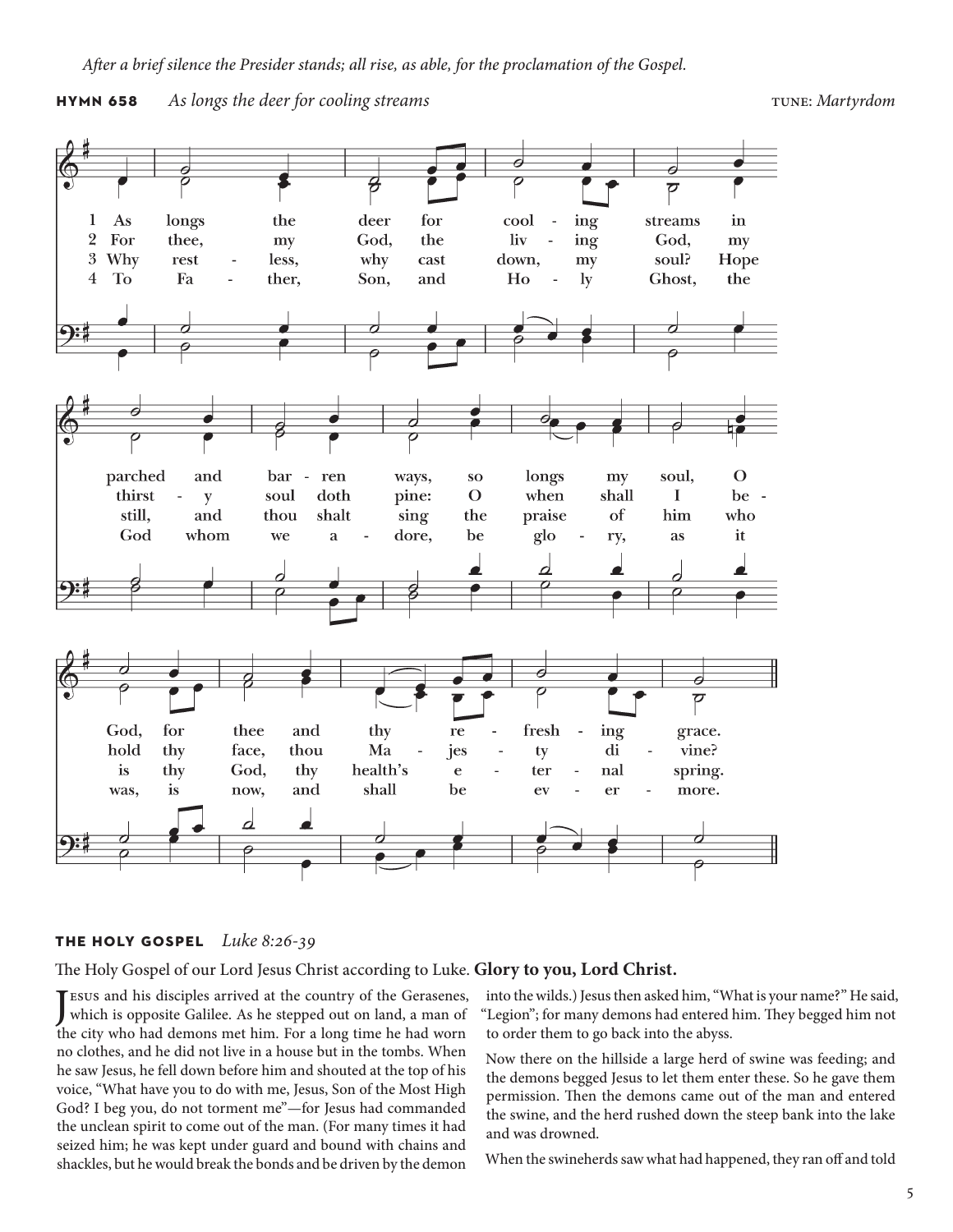it in the city and in the country. Then people came out to see what had happened, and when they came to Jesus, they found the man from whom the demons had gone sitting at the feet of Jesus, clothed and in his right mind. And they were afraid. Those who had seen it told them how the one who had been possessed by demons had been healed. Then all the people of the surrounding country of the Gerasenes asked Jesus to leave them; for they were seized with great fear. So he got into the boat and returned. The man from whom the demons had gone begged that he might be with him; but Jesus sent him away, saying, "Return to your home, and declare how much God has done for you." So he went away, proclaiming throughout the city how much Jesus had done for him.

The Gospel of the Lord. **Praise to you, Lord Christ.**

**homily** The Reverend Canon Jennifer King Daugherty

*Following the homily, the assembly is invited into a period of silence, reflecting on the scriptures and sermon. Please stand, as able, when the Presider stands to introduce the Creed.*

### **the nicene creed**

## **9am: 11am:**

- **We believe in one God, the Father, the Almighty, maker of heaven and earth, of all that is, seen and unseen.**
- **We believe in one Lord, Jesus Christ, the only Son of God, eternally begotten of the Father, God from God, Light from Light, true God from true God, begotten, not made, of one Being with the Father; through him all things were made. For us and for our salvation he came down from heaven, was incarnate of the Holy Spirit and the Virgin Mary and became truly human. For our sake he was crucified under Pontius Pilate; he suffered death and was buried. On the third day he rose again in accordance with the Scriptures; he ascended into heaven and is seated at the right hand of the Father. He will come again in glory to judge the living and the dead, and his kingdom will have no end.**
- **We believe in the Holy Spirit, the Lord, the giver of life, who proceeds from the Father, who with the Father and the Son is worshiped and glorified, who has spoken through the prophets. We believe in one holy catholic and apostolic Church. We acknowledge one baptism for the forgiveness of sins. We look for the resurrection of the dead, and the life of the world to come. Amen.**
- **We believe in one God, the Father, the Almighty, Maker of heaven and earth, of all that is, seen and unseen.**
- **We believe in one Lord, Jesus Christ, the only Son of God, eternally begotten of the Father, God from God, Light from Light, true God from true God, begotten, not made, of one Being with the Father. Through him all things were made. For us and for our salvation he came down from heaven: by the power of the Holy Spirit he became incarnate from the Virgin Mary; and was made man. For our sake he was crucified under Pontius Pilate; he suffered death and was buried. On the third day he rose again in accordance with the scriptures; he ascended into heaven and is seated at the right hand of the Father. He will come again in glory to judge the living and the dead, and his kingdom will have no end.**
- **We believe in the Holy Spirit, the Lord, the giver of life, who proceeds from the Father and the Son. With the Father and the Son he is worshiped and glorified. He has spoken through the Prophets. We believe in one holy catholic and apostolic Church. We acknowledge one baptism for the forgiveness of sins. We look for the resurrection of the dead, and the life of the world to come. Amen.**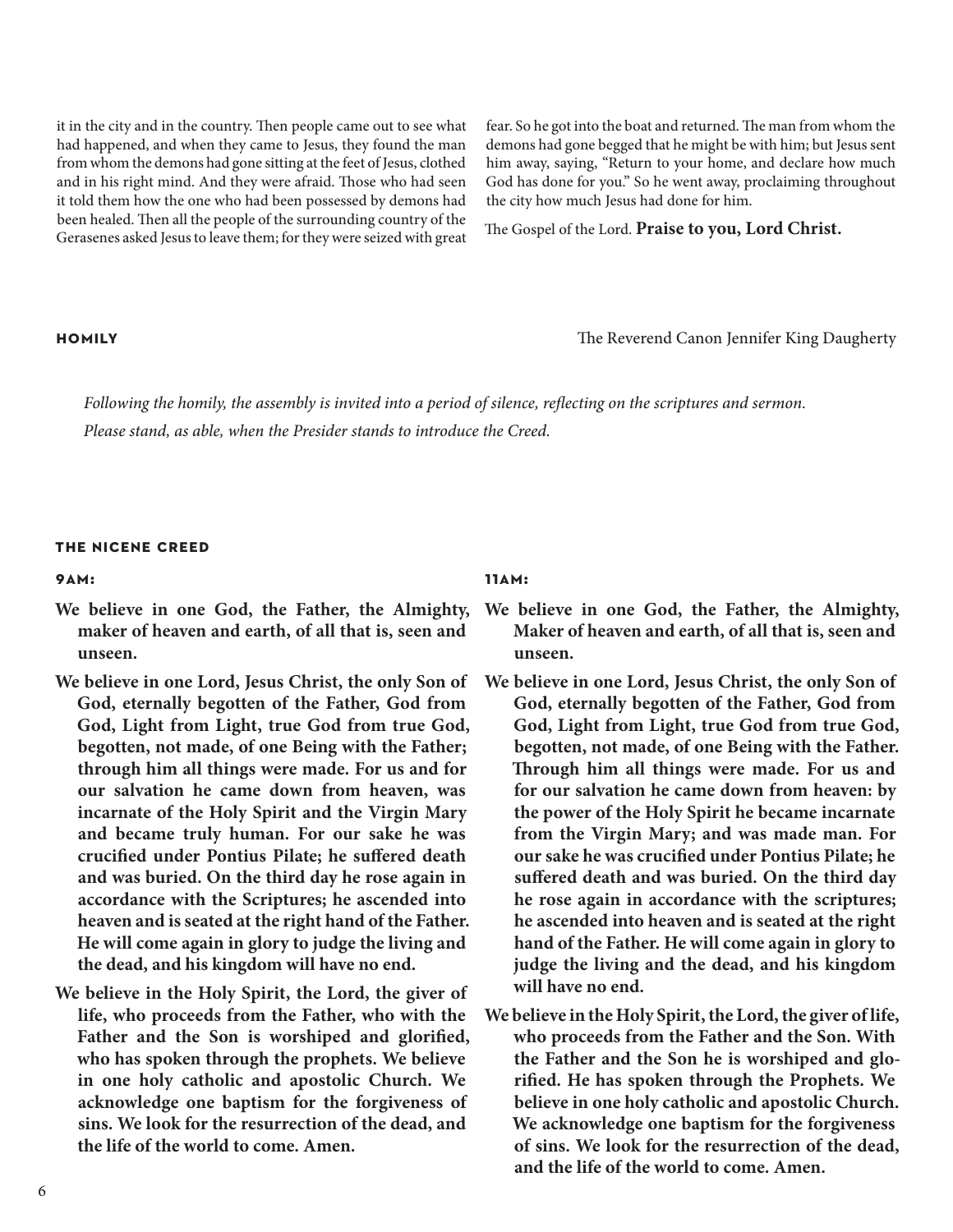*After each petition:*

We pray: **May we accept the call to be bearers of peace.** 

*The Presider concludes the prayers with a collect; all respond: Amen.* 

**confession & absolution** *Union of Black Episcopalians, Vivian Traylor Chapter*

Let us confess our sins against God and one another.

*Silence is kept. You are invited to stand or kneel for the confession.*

Almighty God, **Source of all that is, Giver of every good gift: You create all people in your image and call us to love one another as you love us. We confess that we have failed to honor you in the great diversity of the human family. We have desired to live in freedom, while building walls between ourselves and others. We have longed to be known and accepted for who we are, while making judgements of others based on the color of skin, or the shape of features, or the varieties of human experience. We have tried to love our neighbors individually while yet benefitting from systems that hold those same neighbors in oppression. Forgive us, Holy God. Give us eyes to see you as you are revealed in all people. Strengthen us for the work of reconciliation rooted in love. Restore us in your image, to be beloved community, united in our diversity, even as you are one with Christ and the Spirit, Holy and undivided Trinity, now and forever. Amen.**

*The Presider pronounces God's forgiveness of our sins. All respond:* **Amen.**

### **the peace**

The peace of Christ be always with you. **And also with you.**

*All exchange a sign of peace, respecting others' desires for distance to be maintained.*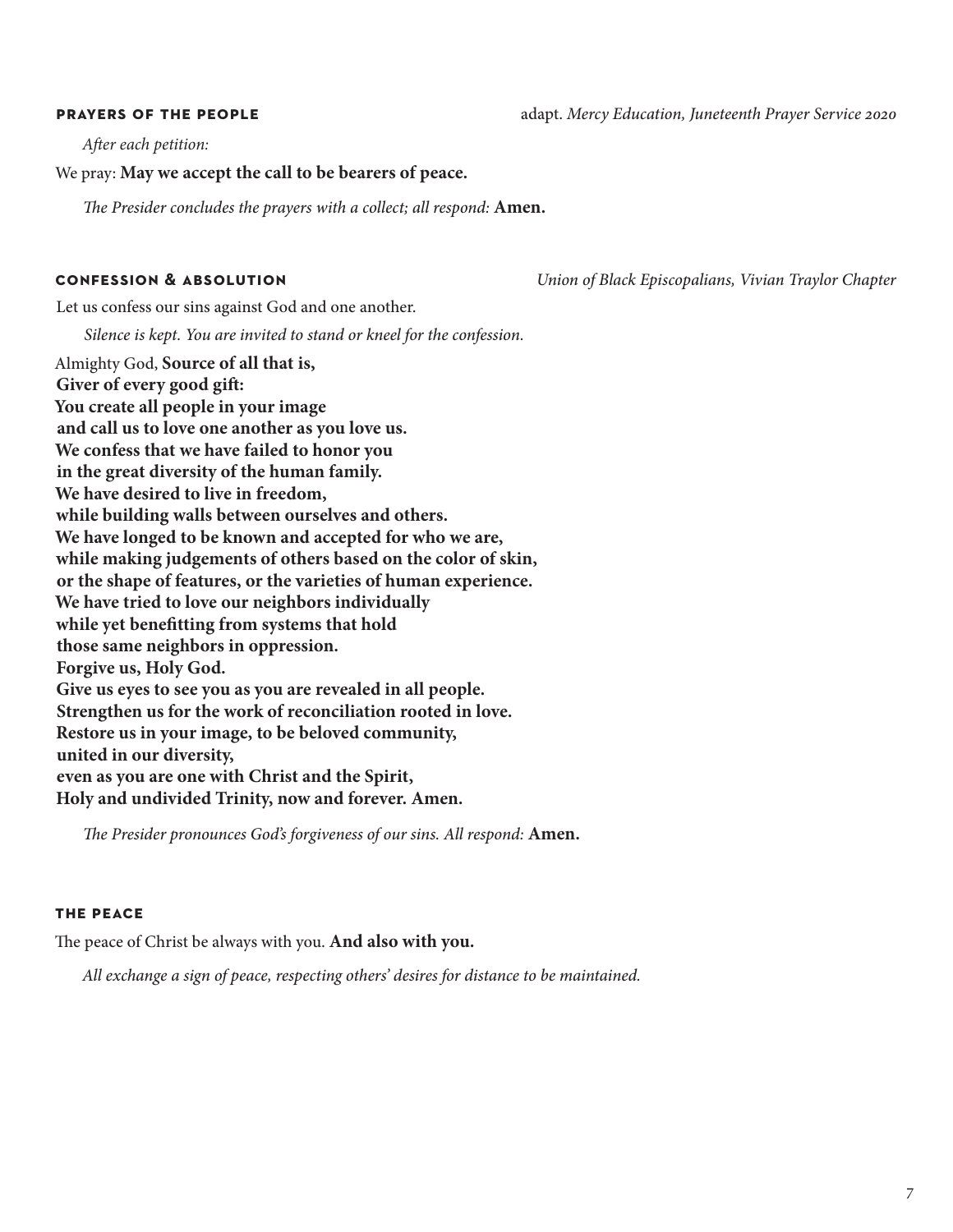# THE LITURGY OF THE TABLE

### **offertory**

*An offering of money is received. Everyone participating in Saint Mark's Cathedral's worship at this time in any way is invited to make an offering as an expression of gratitude for God's generosity. Together, our gifts make possible this community of welcome, reconciliation and service. All worshipping in person are invited to place their offering in baskets as they are passed through through the rows.* 

Links to donate to Saint Mark's online are located on the livestream page. Visit [saintmarks.org/give,](http://saintmarks.org/give) *or use the Venmo mobile app* (*@SaintMarksCathedralSeattle, or scan the code at right*)*, or visit this link on your mobile device:* <https://venmo.com/saintmarkscathedralseattle>*. If Venmo asks you for a four-digit code, enter 2076.*

*You may also mail your gift to the cathedral:* 1245 10th Ave. E, Seattle,WA 98102.

### **VOLUNTARY** *Offertory*

**voluntary** *Offertory* Florence Price (1887–1953)

All stand, as able.



Lord.

them to be a strong to be a strong to be a strong to be a strong to be a strong to be a strong to be a strong <br>them to be a strong to be a strong to be a strong to be a strong to be a strong to be a strong to be a strong Lift up hearts. We  $\overline{\phantom{a}}$ Let us give thanks to the Lord our God. It is right

It is truly right, and good and joyful, to give you thanks, all-holy God, source of life and fountain of mercy. You have filled us and<br>all creation with your blessing and fed us with your constant love: God, source of life and fountain of mercy. You have filled us and all creation with your blessing and fed us with your constant love; you have redeemed us in Jesus Christ and knit us into one body.  $\sum_{i=1}^{n}$ to It is the complete that the complete the complete the complete the complete the complete the complete the complete the complete the complete the complete the complete the complete the complete the complete the complete the  $\frac{1}{1}$ u have redeemed us in Jesus Christ and  $\frac{1}{3}$ 

Through your Spirit you replenish us and call us to fullness of life. Therefore, joining with Angels and Archangels and with the faithful of every generation, we lift our voices with all creation as we it. sing:  $\overline{\phantom{a}}$ thanks Lord God. our to Italian and Italian and Italian and Italian and Italian and Italian and Italian and Italian and Italian and Italian and Italian and Italian and Italian and Italian and Italian and Italian and Italian and Italian and Ita and  $\sigma$ .

### **SANCTUS & BENEDICTUS** Simple Missa Brevis **Peter R. Hallock (1924–2014**)



Blessed are you, gracious God, creator of the universe and giver of life. You formed us in your own image and called us to dwell in your infinite love. You gave the world into our care that we might be your faithful stewards and show forth your bountiful grace.

But we failed to honor your image in one another and in ourselves; we would not see your goodness in the world around us; and so we violated your creation, abused one another, and rejected your love. Yet you never ceased to care for us, and prepared the way of

### salvation for all people.

Through Abraham and Sarah you called us into covenant with you. You delivered us from slavery, sustained us in the wilderness, and raised up prophets to renew your promise of salvation. Then, in the fullness of time, you sent your eternal Word, made mortal flesh in Jesus. Born into the human family, and dwelling among us, he revealed your glory. Giving himself freely to death on the cross, he triumphed over evil, opening the way of freedom and life.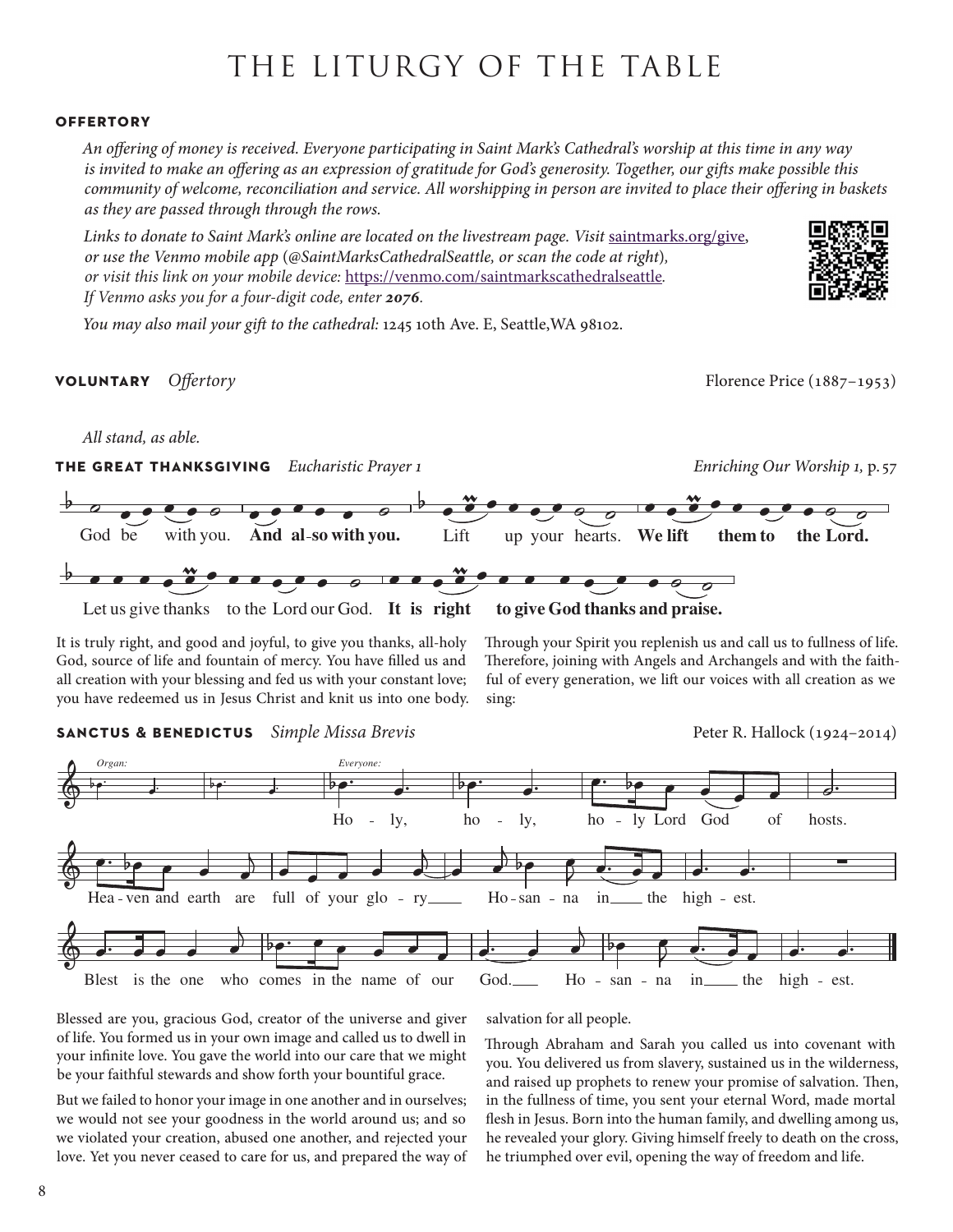On the night before he died for us, our Savior Jesus Christ took bread, and when he had given thanks to you, he broke it, and gave it to his friends, and said: "Take, eat: This is my Body which is given for you. Do this for the remembrance of me."

As supper was ending, Jesus took the cup of wine, and when he had given thanks, he gave it to them, and said: "Drink this, all of you: This is my Blood of the new Covenant, which is poured out for you and for all for the forgiveness of sins. Whenever you drink it, do this for the remembrance of me."

Therefore we proclaim the mystery of faith:

**Christ has died. Christ is risen. Christ will come again.**

Remembering his death and resurrection, we now present to you from your creation this bread and this wine. By your Holy Spirit

## **the lord's prayer** *A Womanist Translation The Reverend Doctor Yolanda Norton*

 may they be for us the Body and Blood of our Savior Jesus Christ. Grant that we who share these gifts may be filled with the Holy all your saints, past, present, and yet to come, we may praise your<br>Name for ever. rans,<br>your Spirit and live as Christ's Body in the world. Bring us into the everlasting heritage of your daughters and sons, that with Mary, Mark, Name for ever.

Through Christ and with Christ and in Christ, in the unity of the Holy Spirit, to you be honor, glory, and praise,

 $\overline{\mathcal{O}}$ MEN. A **A - MEN.** for ever and ever.  $\overline{\bullet}$ 

Our Mother, **who is in heaven and within us, we call upon your names. Your wisdom come. Your will be done, in all the spaces in which you dwell. Give us each day sustenance and perseverance. Remind us of our limits as we give grace to the limits of others. Separate us from the temptation of empire, and deliver us into community. For you are the dwelling place within us, the empowerment around us, and the celebration among us, now and forever. Amen.**

*In silence, the Presider breaks the consecrated bread.*

**the breaking of the bread** *The disciples knew the Lord Jesus* Mode 6 melody; adapt. Mason Martens (b. 1933) *The cantor sings the antiphon, all repeat. The cantor sings the verses, all repeating the antiphon as indicated.*



*Verse:* The bread which we break, alleluia, is the communion of the body of Christ. **ANTIPHON**

*Verse:* One body are we, alleluia, though many we share one bread. **ANTIPHON**

### **invitation to communion**

The Gifts of God for the People of God.

*All may be seated for the time of Communion. All seeking God are welcome at Christ's Table.* 

*Please follow the directions of the Liturgical Ministers. Bread and wine are distributed at standing stations at the head of three aisles. The bread will placed into your outstretched palm taking care not to touch your hand. If you prefer a gluten-free wafer, simply ask for one at the time of Communion. If you wish to receive a blessing instead, please cross your arms in front of your chest.*

*Intinction (dipping the bread in the wine) is not available at this time. If you do not wish to drink from the common cup, please cross your arms in front of your chest as you pass by the chalice. The full grace of the sacrament is received with only the bread.*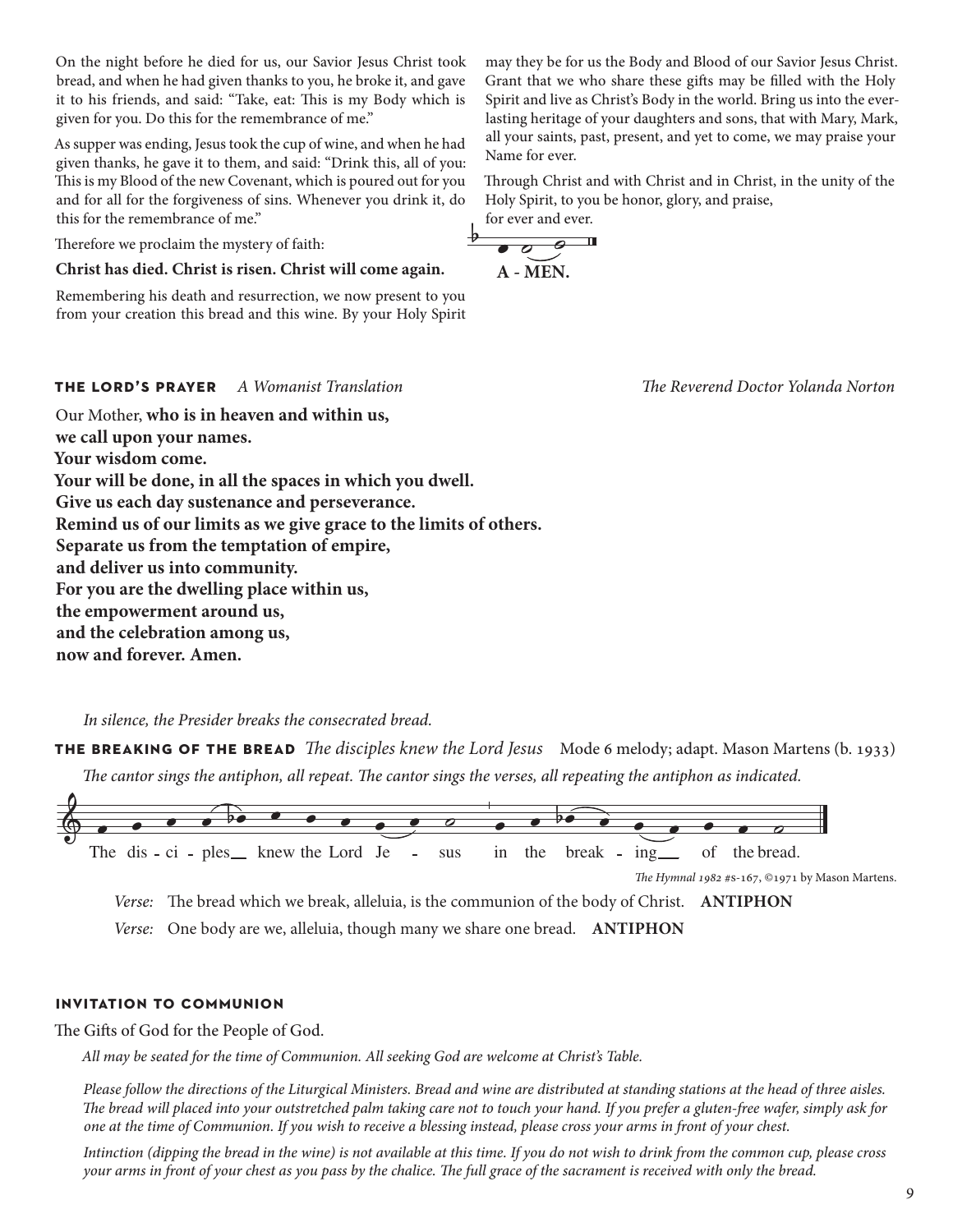*Those worshiping at home are invited to pray:*

**PRAYER AT THE TIME OF COMMUNION** from *Saint Augustine's Prayer Book* (Forward Movement, 2014)

O Christ, I believe that you are truly present in the Holy Sacrament, and, since I cannot at this time receive communion, I pray you to come into my heart. I unite myself with you and embrace you with all my heart, my soul, and my mind. Let nothing separate me from you; let me serve you in this life until, by your grace, I come to your glorious kingdom and unending peace. Amen.

## **voluntary** *Organ improvsation*

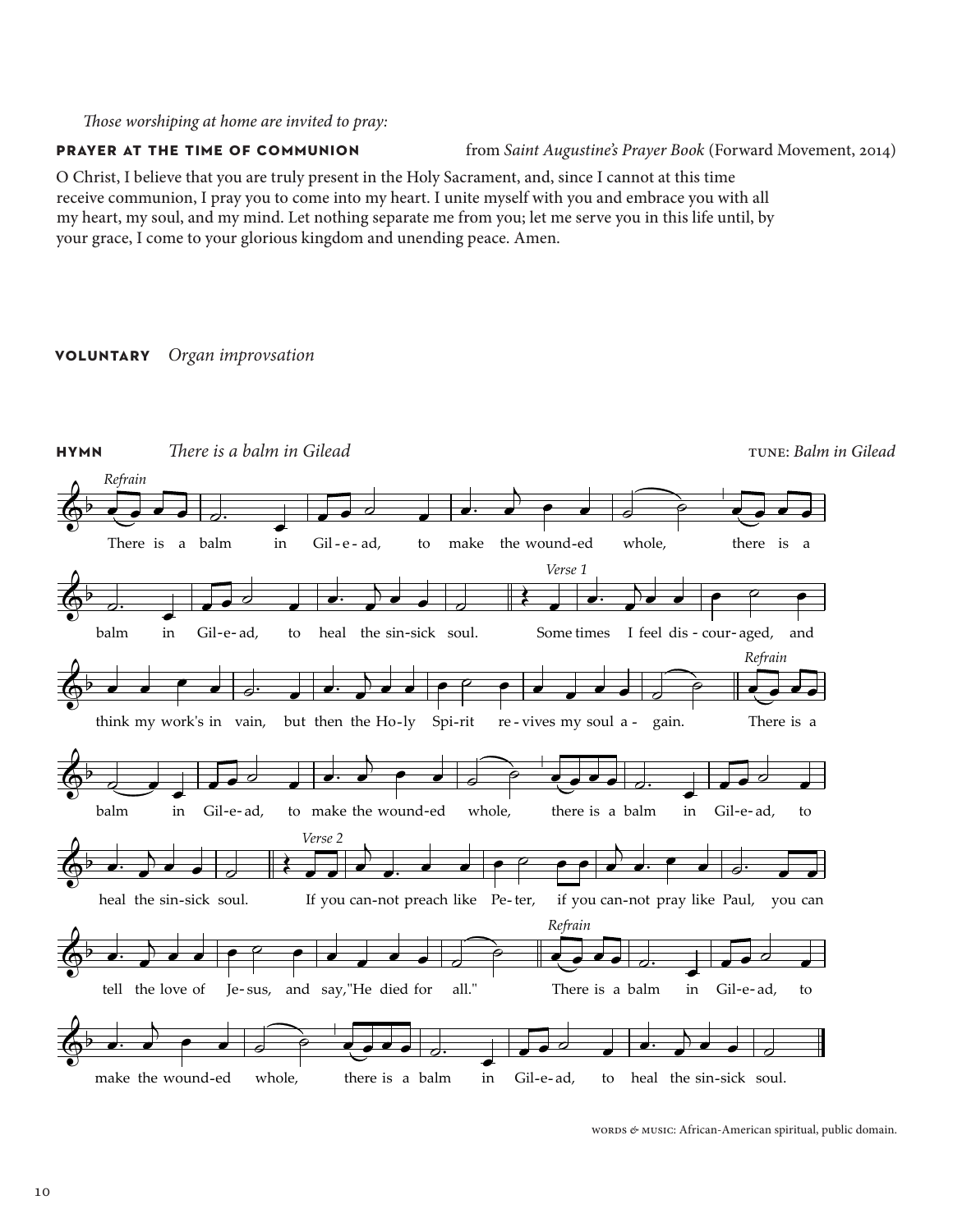*The assembly is invited to remain seated for a period of silence, contemplating the gifts of God given and received. Please stand, as able, when the Presider stands and returns to the Altar.*

## **sending of eucharistic visitors**

*On some Sundays, ministers take Holy Communion to sick or housebound members of the community.* 

One body are we. **For though many, we share one bread and one cup.** Go in peace, bearing holy gifts for holy people.

**postcommunion prayer** *Reverend Gemma Sampson, Diocese of Durham*

Creator God, **May we who have been strengthened by this sacrament strengthen those in weakness; We who have been fed, feed those in hunger; We who have been welcomed, welcome others; We who have been seen and known, see and know the needs of others. Give us your grace to respond always in loving service through Jesus Christ our Lord. Amen.**

**blessing** *A Four-Fold Franciscan Blessing by The Very Reverend Kim L. Coleman*

And now, may God bless us with anger at injustice, oppression, exploitation of people,  $\Lambda$  so that we may continue to work for justice, freedom and peace. Amen.

May God bless us with tears to shed for those who suffer from pain, rejection, starvation and war, so that we may reach out our hand to comfort them and to turn their pain into joy. **Amen.**

May God bless us with enough foolishness to believe that we can make a difference in this work, so that we can do what others claim cannot be done. **Amen.**

And the Blessing of God Almighty, the One who creates, Redeems and Sanctifies, be upon you and all you love, this day, and forever more. **Amen.**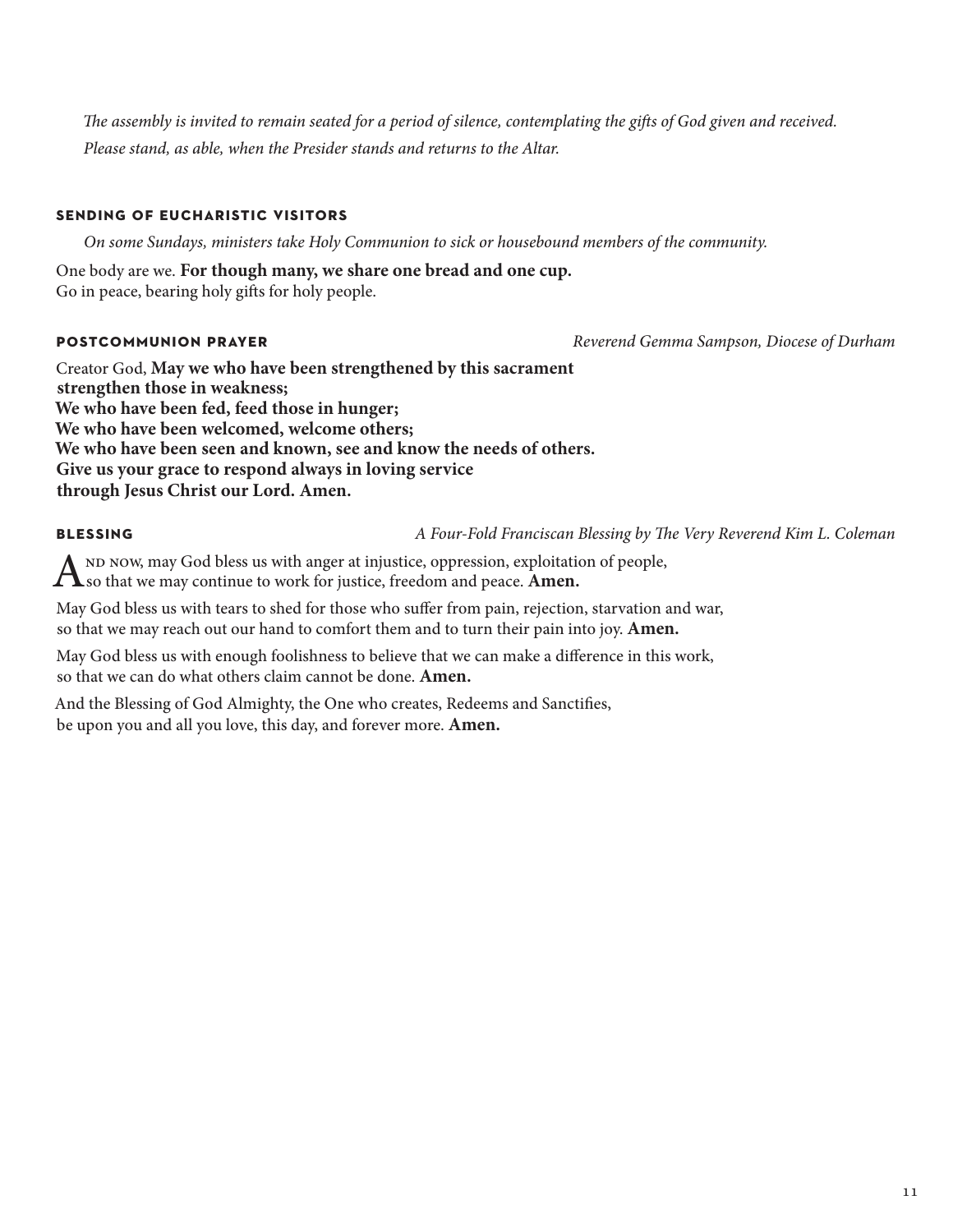

**closing HYMN** Mine eyes have seen the glory of the coming of the Lord TUNE: 19th-c. North American folk tune

words: Julia Ward Howe (1819-1910); music: 19th-century North American Folk Tune; public domain.

**dismissal** *The Deacon dismisses the Assembly. The Assembly responds:* **Thanks be to God.**

**voluntary** *Jubilate* Fela Sowande (1905–1987) based on the tune of the Yoruba Christian hymn *Oyigiyigi l'Olorun wa* ["Our God is Unmovable"]